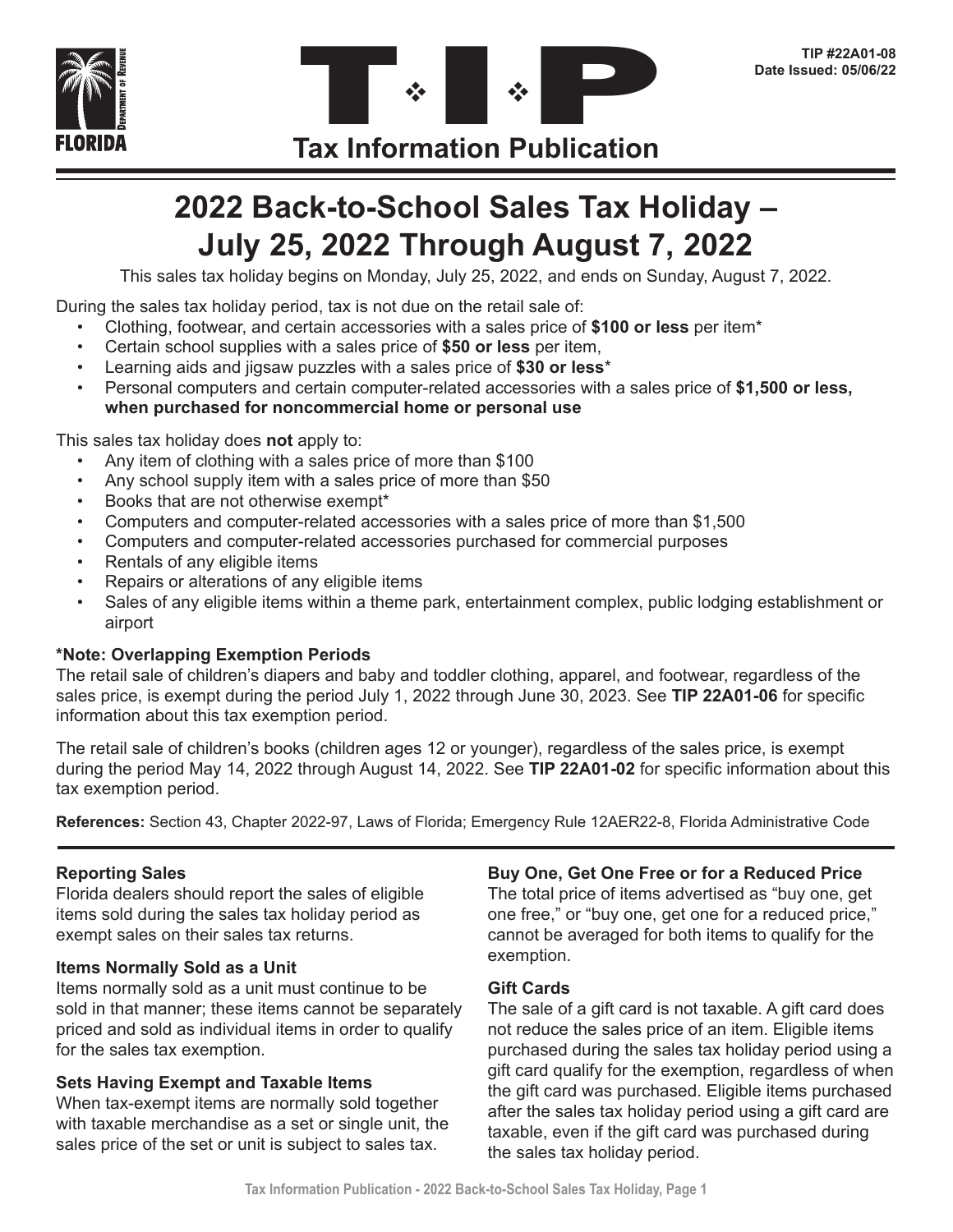#### **Remote Sales**

Eligible items purchased through a marketplace provider or from a remote seller are exempt when the order is accepted by the marketplace provider or remote seller during the sales tax holiday period for immediate shipment, even if delivery is made after the sales tax holiday period.

#### **Coupons, Discounts, and Rebates**

The sales price of an item includes all consideration received by the retailer for that item. It is not limited to the amount paid by a customer. A coupon, discount or rebate offered by the retail seller reduces the sales price of an item because it reduces the total amount received by the retail seller for such an item. Because a retailer's coupon, discount or rebate reduces the sales price of an item, such discounts may be used to determine whether an item qualifies for the exemption.

However, a retailer is reimbursed for the amount of any discount created by a manufacturer's coupon, discount or rebate, and the amount of the reimbursement is included in the total sales price of the item. Because the sales price is not actually reduced by a manufacturer's coupon, discount or rebate, such discounts cannot be used to determine if an item qualifies for the exemption.

#### **Returns**

When a customer returns an eligible item purchased during the sales tax holiday period and requests a refund or credit of tax:

- The customer must produce a receipt or invoice showing tax was charged and paid on the original purchase of the item, or
- The retailer must have sufficient documentation to show tax was paid on the original purchase of the item.

#### **Exchanging a Purchase After the Sales Tax Holiday Period**

When a customer purchases an eligible item during the sales tax holiday period, then later exchanges the item for the same item (e.g., different size or different color), no tax will be due even if the exchange is made after the sales tax holiday period.

When a customer purchases an eligible item during the sales tax holiday period, then later returns the item and receives credit toward the purchase of an item that did not qualify for the exemption, the new item purchased is subject to sales tax.

#### **Rain Checks**

Eligible items purchased during the sales tax holiday period using a rain check qualify for the exemption regardless of when the rain check was issued. However, issuance of a rain check during the sales tax holiday period will not allow for an eligible item to be exempt if the item is purchased after the sales tax holiday period.

#### **Layaway Sales**

A layaway sale is a transaction in which merchandise is set aside for future delivery to a customer who makes a deposit, agrees to pay the balance of the purchase price over a period of time and receives the merchandise at the end of the payment period.

Eligible items sold as layaway sales qualify for the exemption when the customer:

- Accepts delivery of the merchandise during the sales tax holiday period, or
- Puts an eligible item on layaway, even if final payment is made after the sales tax holiday period.

#### **Service Warranties**

The taxation of any charges for a service warranty contract depends on the taxability of the product being sold. If the retail sale of an item is exempt from tax, the charge for a service warranty sold with the item is exempt.

#### **Shipping and Handling**

When separately stated shipping charges are part of the sales price and both taxable and exempt items are listed on a sales invoice or receipt, the shipping charges must be proportionately allocated to the charge for each item to determine the total sales price of the item. The charge for each item is divided by the total charge of all the items ordered to obtain the percentage of charge that each item bears to the total order. The amount of the shipping charge applicable to each item is calculated by multiplying the total shipping charge by the percentage of cost for each item. If the item sold is exempt, the associated shipping charge is also exempt.

#### **Panama City and Panama City Beach Dealers**

**Only:** Panama City and Panama City Beach impose a 1% merchant's license fee or tax on retailers. The merchant's license fee is included in the sales price of each item. When the fee is separately stated, and both taxable and exempt items are listed on a sales invoice or receipt, the merchant's license fee must be allocated to the charge for each item on the invoice. If the item is exempt, the associated merchant's license fee is exempt.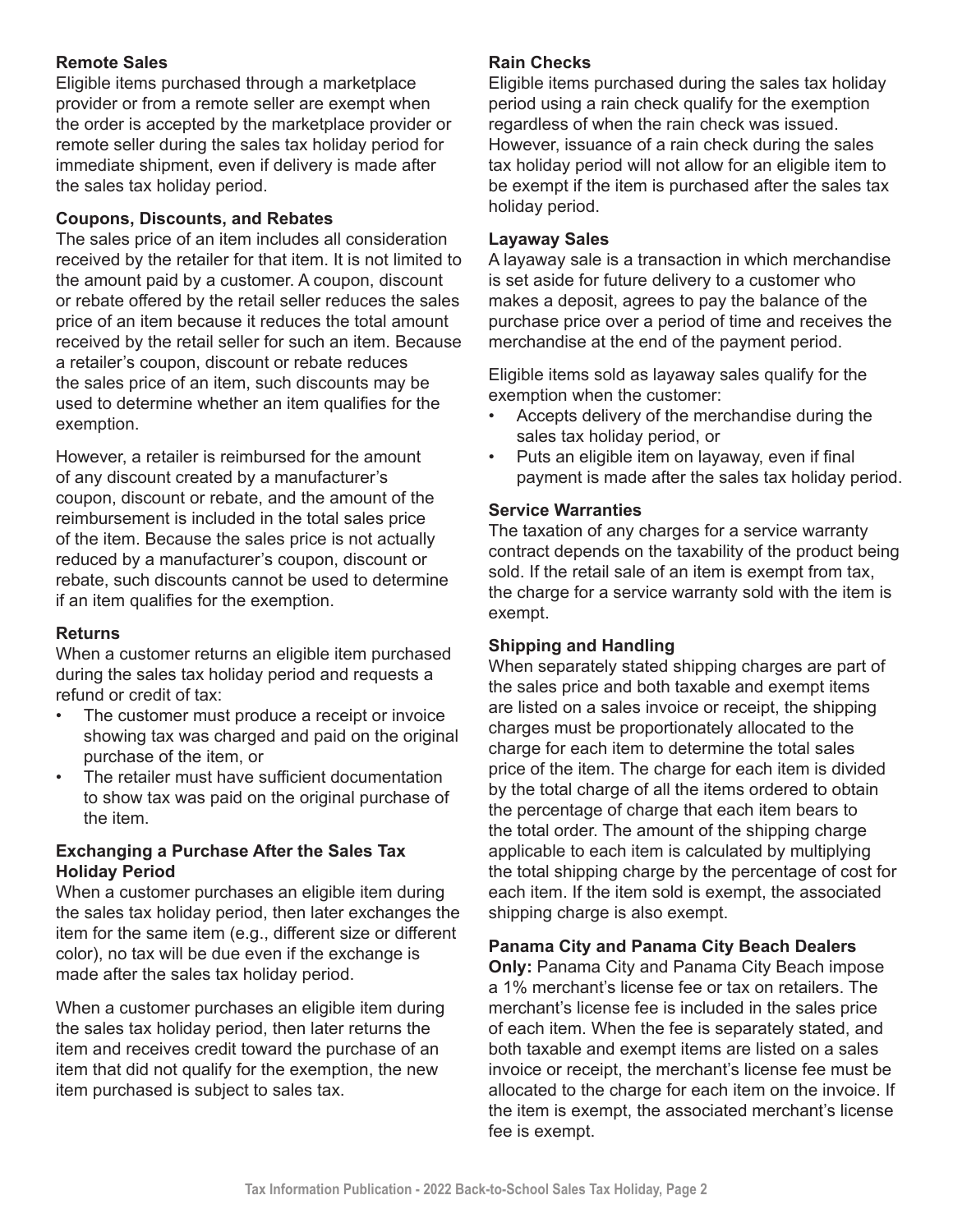**Qualified Businesses May Choose Not to Participate in the Back-to-School Sales Tax Holiday** Qualified businesses may choose not to participate in the sales tax holiday when less than five percent (5%) of their gross sales of tangible personal property during calendar year 2021 were sales of items that would be exempt during the sales tax holiday period. Businesses with multiple locations must include the gross sales of all their Florida locations in this calculation. For businesses that were not in operation during the 2021 calendar year, this option is available when less than five percent (5%) of the business's inventory of items for sale are items that would be tax exempt during the sales tax holiday period.

Qualifying businesses choosing not to participate in the sales tax holiday **must send a written notice to the Department by July 18, 2022**. The notice must be on business letterhead and state that the business meets the qualifications stated above and has chosen not to participate in the sales tax holiday. The notice must be signed by an individual authorized to sign on behalf of the business. Businesses with multiple locations may send a single notice stating that all their Florida locations will not participate in the sales tax holiday.

Mail the letter to: **Sales Tax Holiday** Email a signed scanned letter to:

Florida Department of Revenue and a state of the original control of  $\sim$ 5050 W Tennessee St Fax to: 850-922-0859 Tallahassee FL 32399-0160

Account Management MS 1-5730 **registration@floridarevenue.com**

Qualified businesses that do not participate in the sales tax holiday **must post a notice at each business location** stating their choice not to participate in the Back-to-School Sales Tax Holiday. The notice must be posted in a conspicuous location at the place of business. The following is a suggested notice:

(Name of Business), as a qualified business, has chosen not to participate in the Back-to-School Sales Tax Holiday, July 25, 2022 through August 7, 2022. For questions, please contact (name of contact person at business) at (contact telephone number or email address).

[Signature of Authorized Individual] [Title]

# **Learning Aids (New for 2022)**

The following is a list of learning aids and their taxable status during the Back-to-School Sales Tax Holiday period. No tax is due on the sale or purchase of any learning aid or jigsaw puzzle with a sales price of **\$30 or less**. This exemption does **not** apply to sales of learning aids or jigsaw puzzles within a theme park, entertainment complex, public lodging establishment, or airport.

*"Learning aids"* means flashcards or other learning cards, matching or other memory games, puzzle books and search-and-find books, interactive or electronic books and toys intended to teach reading or math skills, and stacking or nesting blocks or sets.

# **Examples of Exempt Learning Aid Items:**

- Electronic books
- **Flashcards**
- Interactive books
- Jigsaw puzzles
- Learning cards
- Matching games
- Memory games
- Puzzle books
- Search-and-find books
- Stacking or nesting blocks or sets
- Toys that teach reading or math skills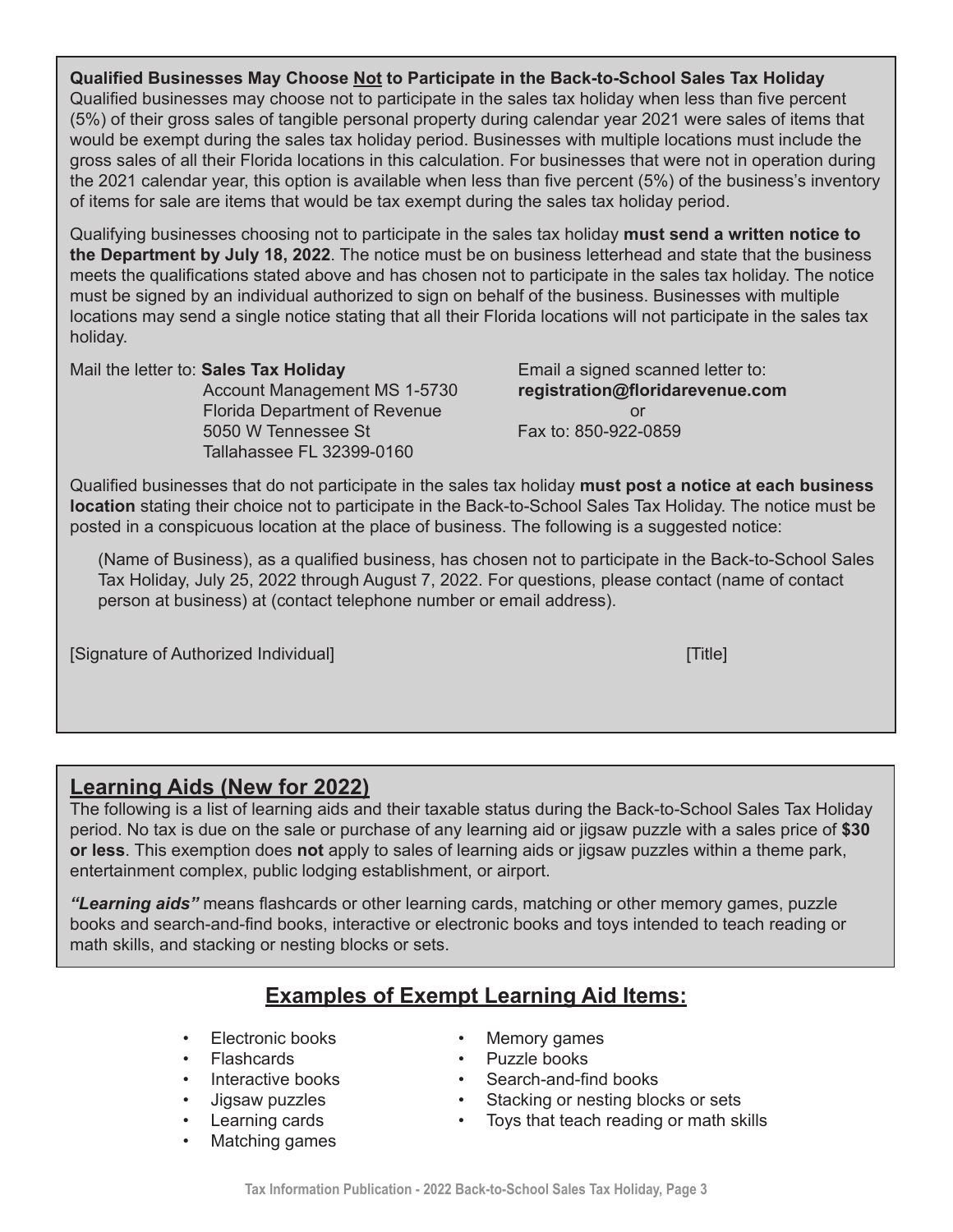# **Clothing and Accessories**

The following is a list of clothing and accessory items and their taxable status during the Back-to-School Sales Tax Holiday period. No tax is due on the sale or purchase of any article of clothing, wallet, or bag, including handbags, backpacks, fanny packs, and diaper bags, but excluding briefcases, suitcases, and other garment bags, with a sales price of **\$100 or less per item**. (The list is not all-inclusive.)

*"Clothing"* means any article of wearing apparel, including all footwear (except skis, swim fins, roller blades, and skates), intended to be worn on or about the human body. Clothing does not include watches, watchbands, jewelry, umbrellas, or handkerchiefs.

This exemption does **not** apply to sales of clothing, wallets, or bags within a theme park, entertainment complex, public lodging establishment, or airport.

### **Examples of Exempt Clothing and Accessories:**

- **Accessories** 
	- Barrettes and bobby pins
	- Belt buckles
	- Bow ties
	- Hairnets, bows, clips and hairbands
	- Handbags
	- Neckwear
	- Ponytail holders
	- Scarves
	- Ties
	- Wallets
- Aerobic and fitness clothing
- Aprons and clothing shields
- Athletic supporters
- Baby clothes
- Backpacks and book bags
- Bandanas
- **Baseball cleats**
- Bathing suits, caps, and cover-ups
- **Belts**
- Bibs
- Bicycle helmets (youth)\*\*
- **Blouses**
- Boots (except ski or fishing boots)
- Bowling shoes (purchased)
- Braces and supports worn to correct or alleviate a physical incapacity or injury\*
- Bras
- Choir and altar clothing\*
- Cleated and spiked shoes
- Clerical vestments\*
- Coats
- Coin purses
- Costumes
- Coveralls
- Diaper bags
- Diapers, diaper inserts (adult and baby, cloth or disposable)
- Dresses
- Fanny packs
- Fishing vests (non-flotation)
- Formal clothing (purchased)
- Gloves
	- Dress (purchased)
	- Garden
	- Leather
	- Work
- Graduation caps and gowns
- Gym suits and uniforms
- Hats and caps
- Hosiery and pantyhose (including support hosiery)
- Hunting vests
- Jackets
- Jeans
- Lab coats
- Leggings, tights, and leg warmers
- Leotards
- Lingerie
- Martial arts attire
- Overshoes and rubber shoes
- Pants
- Purses
- Raincoats, rain hats and ponchos
- Receiving blankets
- Religious clothing\*
- Robes
- Safety clothing
- Safety shoes
- Scout uniforms
- Shawls and wraps
- 
- Shirts<br>• Shoe i • Shoe inserts and insoles
- Shoes (including athletic)
- Shoulder pads (e.g., dresses or jackets)
- Shorts
- Ski suits (snow)
- **Skirts**
- Sleepwear (nightgowns and pajamas)
- Slippers
- Slips
- **Socks**
- Suits, slacks, and jackets
- Suspenders
- **Sweatbands**
- **Sweaters**
- Swimsuits and trunks
- Ties (neckties and bow ties)
- Tuxedos (purchased)
- Underclothes
- Uniforms (work, school and athletic, excluding pads)
- Vests

**\* These items are always exempt as religious, prescription, prosthetic, or orthopedic items. \*\* Bicycle helmets marketed for use by youth are always exempt from sales tax.**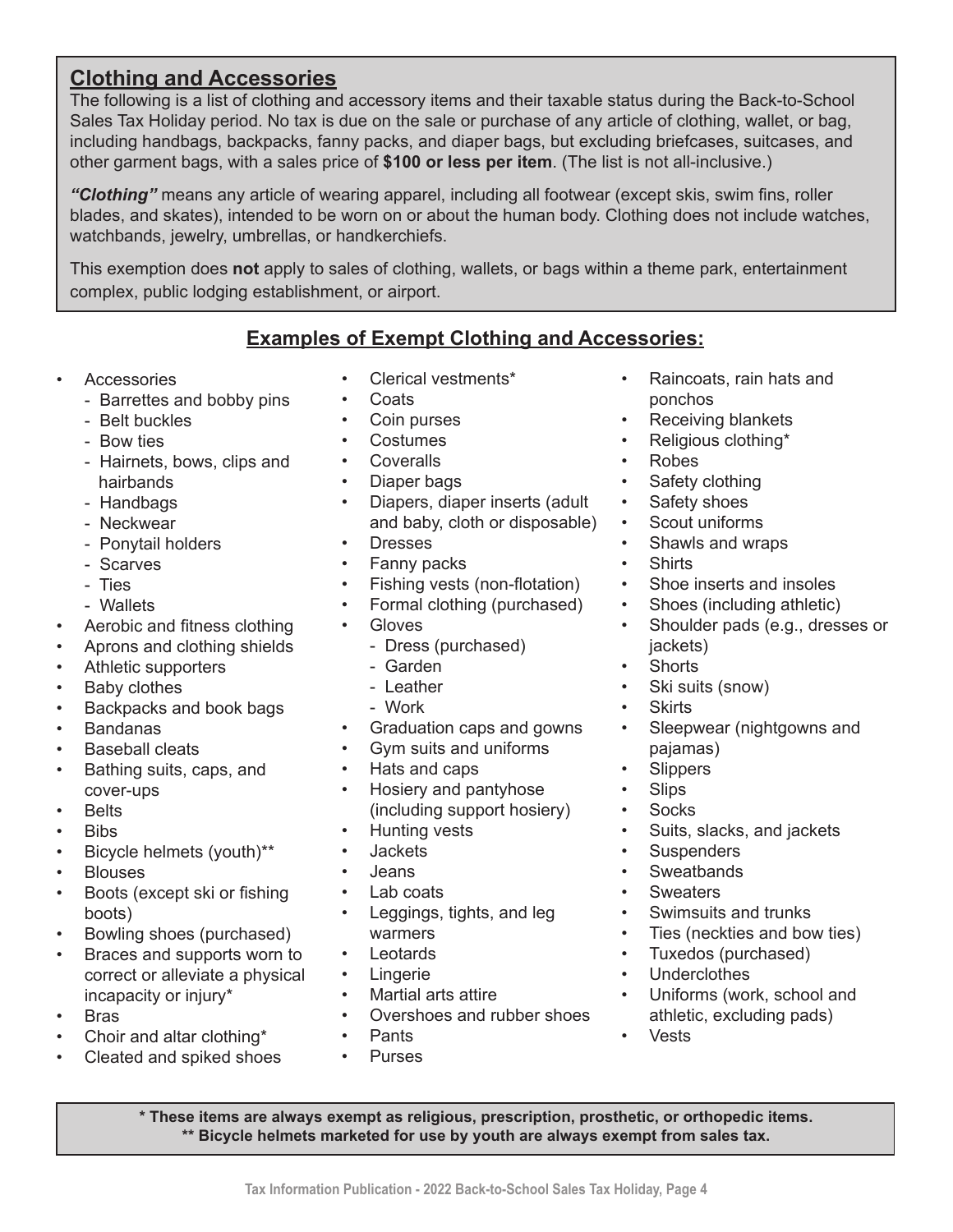#### **Examples of Taxable Clothing and Accessories:**

- Accessories
	- Handkerchiefs
	- Jewelry
	- Key cases
	- Watchbands
	- Watches
- Athletic gloves
- Athletic pads
- Bowling shoes (rented)
- **Briefcases**
- Checkbook covers (separate from wallets)
- Chest protectors
- Cloth, lace, knitting yarns and other fabrics
- Clothing repair items (such as thread, buttons, tapes, iron-on patches or zippers)
- Corsages and boutonnieres
- Cosmetic bags
- Crib blankets
- Diving suits (wet and dry)
- Duffel bags
- Elbow pads
- Fins
- Fishing boots (waders)
- Football pads
- Formal clothing (rented)
- Garment bags
- Gloves
	- Baseball
	- Batting
	- Bicycle
	- Golf
	- Hockey
	- Rubber
	- Surgical
	- Tennis
- Goggles (except prescription\*)
- Hard hats
- Helmets (bicycle\*\*, baseball, football, hockey, motorcycle, sports)
- lce skates
- In-line skates
- Key chains
- Knee pads
- Life jackets and vests
- Luggage
- Makeup bags
- Pads (football, hockey, soccer, elbow, knee, shoulder)
- Paint or dust masks
- Patterns
- Protective masks (athletic)
- Rented clothing or footwear (e.g., uniforms, formal wear, costumes and bowling shoes)
- Repair of wearing apparel
- Roller blades
- Roller skates
- Safety glasses (except prescription\*)
- Shaving kits and bags
- Shin guards and padding
- Shoulder pads (e.g., football, hockey, sports)
- Ski boots (snow)
- Ski vests (water)
- Skin diving suits
- Suitcases
- Sunglasses (except prescription\*)
- Swimming masks
- Umbrellas
- Weight-lifting belts
- Wigs

**\* These items are always exempt as religious, prescription, prosthetic, or orthopedic items. \*\* Bicycle helmets marketed for use by youth are always exempt from sales tax.**

# **School Supply Items**

The following is a list of school supplies and their taxable status during the Back-to-School Sales Tax Holiday period. No tax is due on the sale or purchase of any school supply item with a sales price of **\$50 or less per item**. This exemption does **not** apply to sales of school supplies within a theme park, entertainment complex, public lodging establishment, or airport.

*"School supplies"* means pens, pencils, erasers, crayons, notebooks, notebook filler paper, legal pads, binders, lunch boxes, construction paper, markers, folders, poster board, composition books, poster paper, scissors, cellophane tape, glue, paste, rulers, computer disks, staplers and staples (used to secure paper products), protractors, compasses, and calculators.

## **Examples of Exempt School Supply Items:**

- **Binders**
- **Calculators**
- Cellophane (transparent) tape
- Colored pencils
- **Compasses**
- Composition books
- Computer disks (blank CDs only)
- Construction paper
- **Crayons**
- **Erasers**
- 
- Glue (stick and liquid)
- **Highlighters**
- Legal pads
- Lunch boxes
- Markers
- Notebook filler paper
- Notebooks
- Paste
- Pencils, including mechanical and refills
- Pens, including felt, ballpoint, fountain, highlighters and refills
- Poster board
- Poster paper
- Protractors
- Rulers
- Scissors
- Staplers and staples (used to secure paper products)

• Folders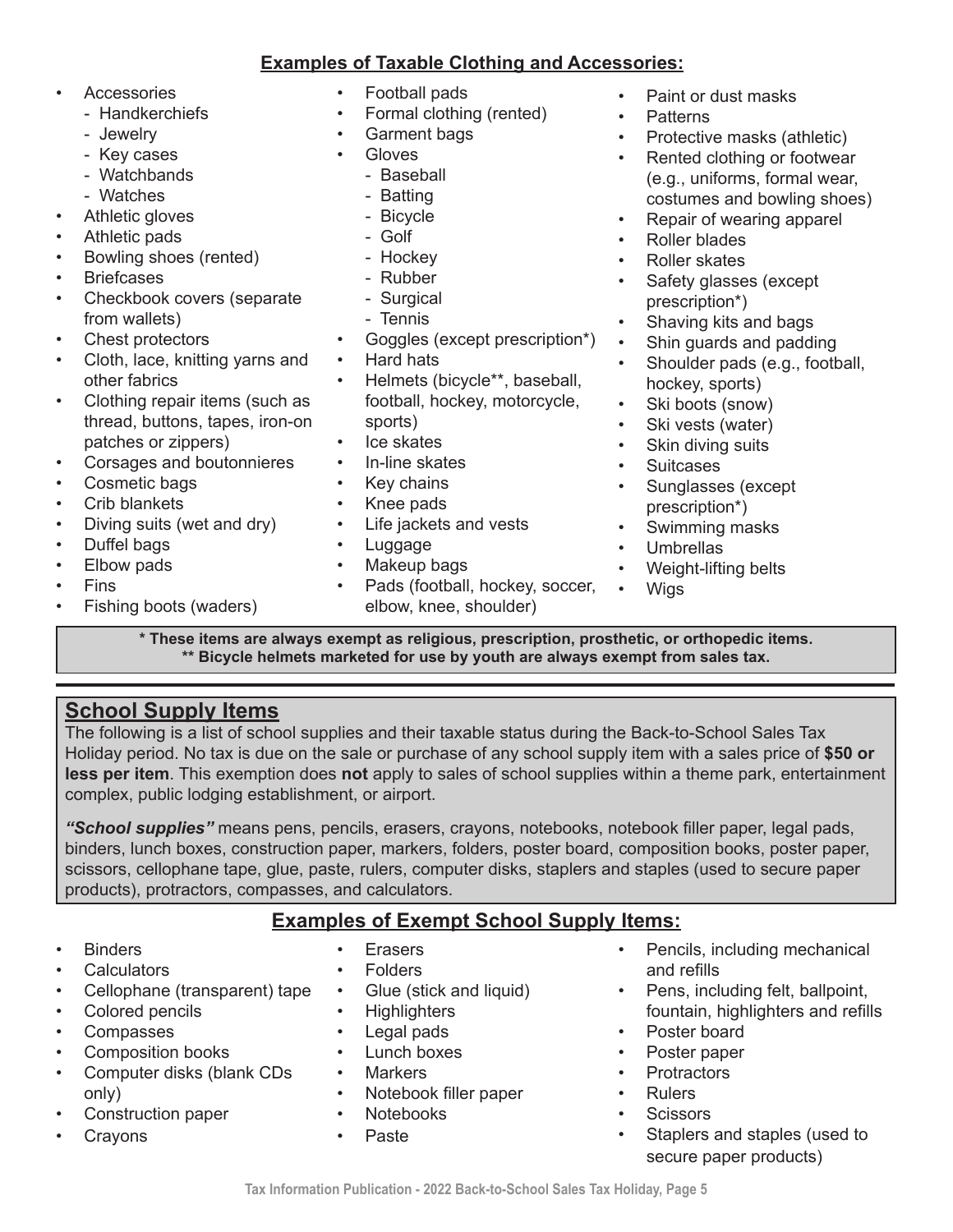## **Examples of Taxable School Supply Items:**

- Books not otherwise exempt
- Computer paper
- Correction tape, fluid or pens

# **Computers and Computer-Related Accessories**

Personal computers and certain computer-related accessories may qualify for the exemption. The following is a list of personal computers and computer-related accessories and their taxable status during Back-to-School Sales Tax Holiday period. The exemption applies to an eligible item with a sales price of **\$1,500 or less, when purchased for noncommercial home or personal use**. This exemption does **not** apply to sales of personal computers or computer-related accessories for use in a trade or business, or to sales within a theme park, entertainment complex, public lodging establishment, or airport.

*"Personal computers"* includes electronic book readers, laptops, desktops, handheld devices, tablets, and tower computers. The term does not include cellular telephones, video game consoles, digital media receivers, or devices that are not primarily designed to process data.

*"Personal computer-related accessories"* includes keyboards, mice (mouse devices), personal digital assistants, monitors, other peripheral devices, modems, routers, and nonrecreational software, regardless of whether the accessories are used in association with a personal computer base unit. Computer-related accessories do not include furniture or systems, devices, software, or peripherals that are designed or intended primarily for recreational use. The term "monitor" does not include a device that includes a television tuner.

### **Examples of Exempt Computers and Computer-Related Accessories:**

- Cables (for computers)
- Car adaptors (for laptop computers)
- Central processing units (CPU)
- Compact disk drives
- Computers for noncommercial home or personal use
	- Desktop
	- Laptop
	- Tablet
- Computer batteries
- Computer towers consisting of a central processing unit, random-access memory and a storage drive
- Data storage devices (excludes those devices designed for use in digital cameras or other taxable items)
	- Blank CDs
- Diskettes
- Flash drives
- Jump drives
- Memory cards
- Portable hard drives
- Storage drives
- Thumb drives
- Zip drives
- Docking stations (for computers)
- Electronic book readers
- Hard drives
- Headphones (including "earbuds")
- Ink cartridges (for computer printers)
- Keyboards (for computers)
- Mice (mouse devices)
- Microphones (for computers)
- Modems
- Monitors (except devices that include a television tuner)

**Motherboards** 

• Masking tape • Printer paper

- Personal digital assistant devices (except cellular telephones)
- Port replicators
- Printer cartridges
- Printers (including "all-in-one" models)
- RAM (random access memory)
- Routers
- **Scanners**
- Software (nonrecreational)
	- Antivirus
	- Database
	- Educational
	- Financial
	- Word processing
- Speakers (for computers)
- Storage drives (for computers)
- **Tablets**
- Web cameras